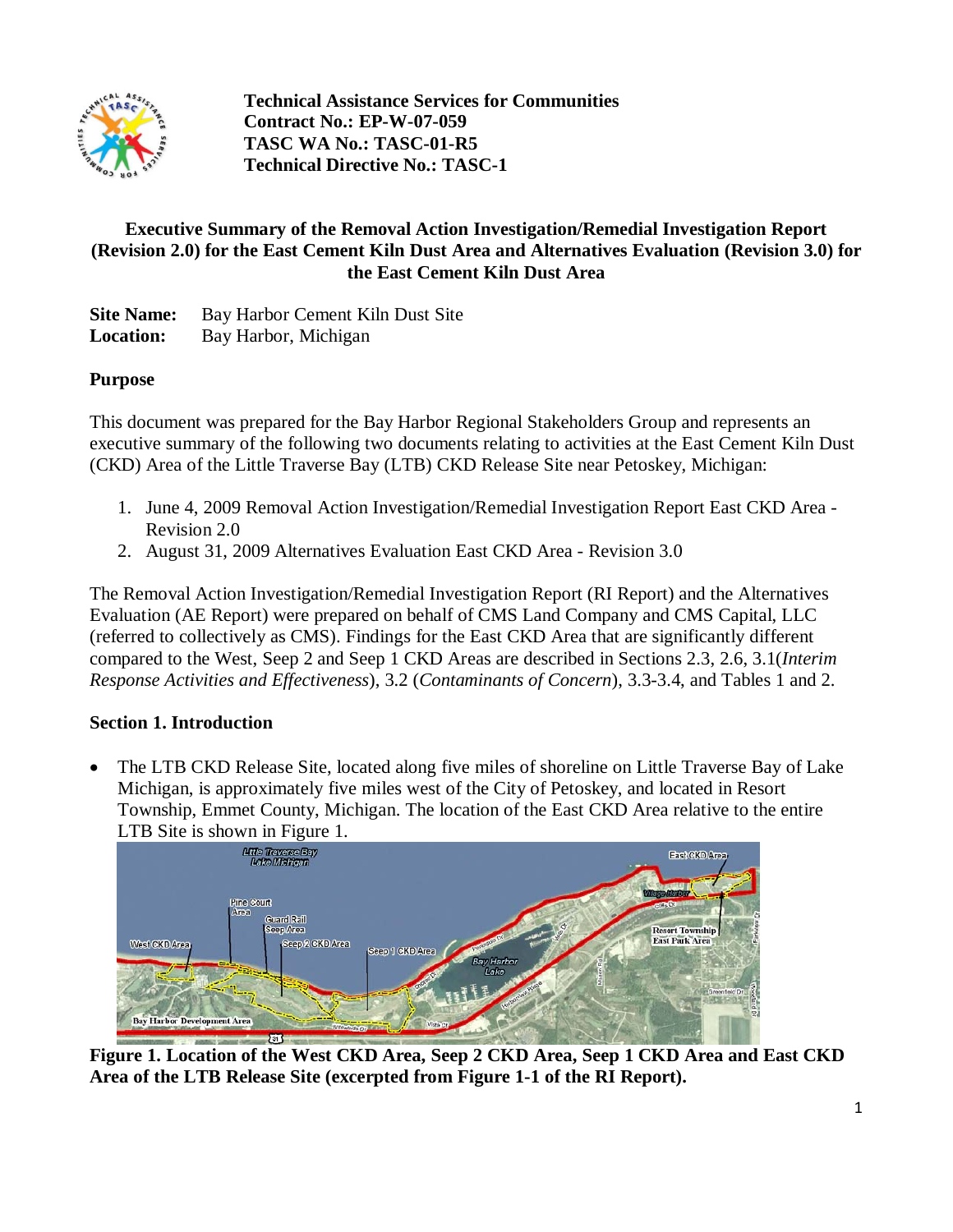The source of contamination at the East CKD Area is CKD. Potential contaminants of concern (COCs) (discussed in Section 2.5) may be released from the CKD through leaching (dissolving soluble CKD matter in water) by infiltrated water or ground water, or from a breach of the soil cover.

# **Section 2. The RI Report**

# *2.1 RI Report Background*

- The RI Report describes the investigation activities at the East CKD Area, which were completed prior to March 31, 2008. A summary was included in the RI Report that describes results of the interim response activities completed at the East CKD Area.
- The objectives of the RI activities were to generate the data necessary to complete the East CKD Site characterization (i.e., identify additional CKD leachate release areas, and identify the nature and extent of contamination) and evaluate final remedy alternatives for addressing current and potential threats to public health, welfare and the environment from CKD waste material.



**Figure 2. Site Layout and Remedial Action Features of the East CKD Area (excerpt taken from Figure 7 of the AE Report).** 

# *2.2 Study Area Investigation*

• Investigations and methods used were described in detail in the RI Report and included examination of land surface features; contaminant source investigations including unconsolidated material sampling (CKD and non-CKD) and leachate; meteorological investigations; surface water investigations; geological investigations; soil and vadose zone (the unsaturated zone between the water table and the land surface) investigations; ground water investigations; and ecological investigations.

# *2.3 Physical Characteristics of the Study Area*

• The land surface at the East CKD Area generally slopes toward Lake Michigan, from south to north.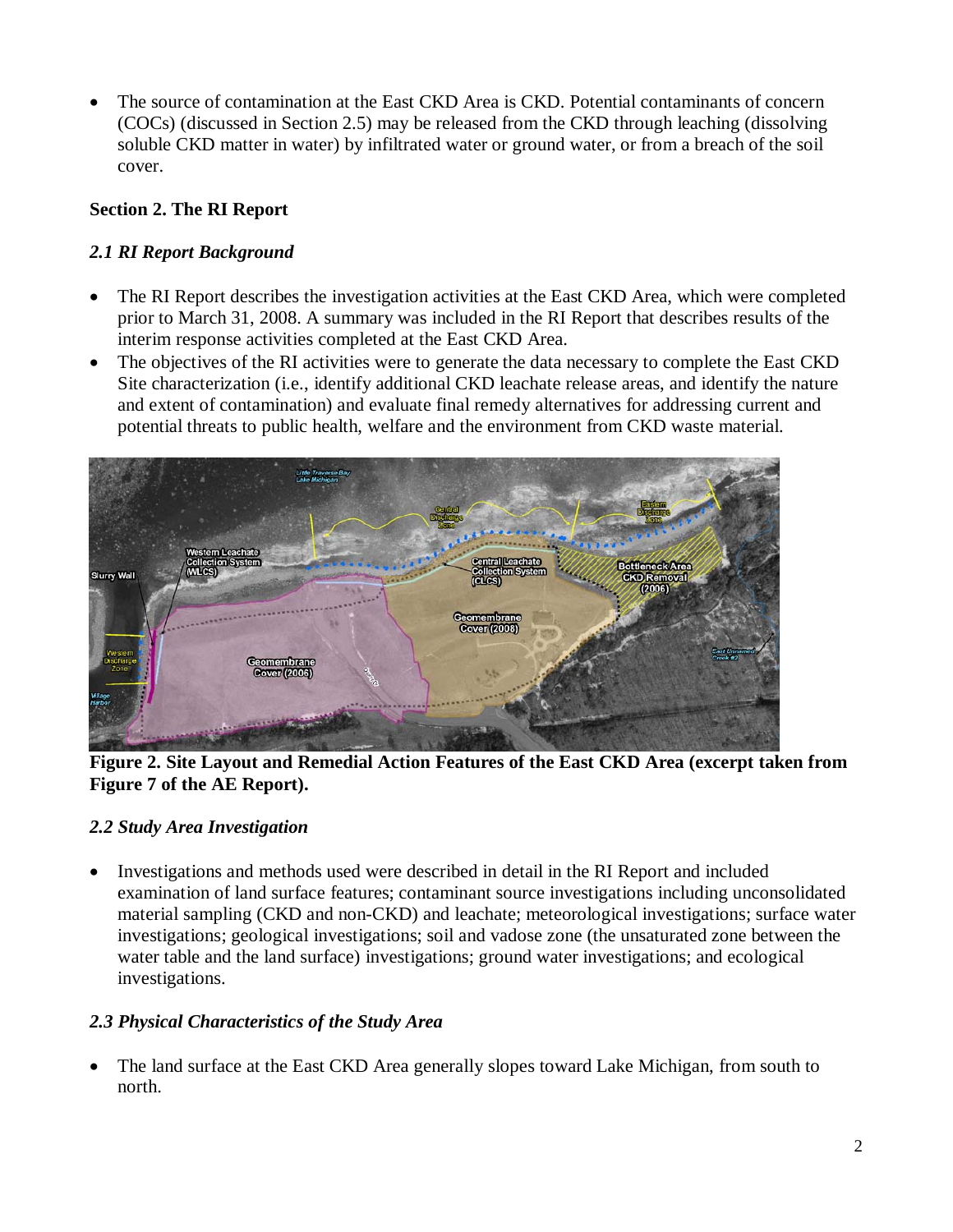- The targeted survey of the shoreline in fall 2005 defined three areas with high pH readings (see Figure 2).
- The geology of the LTB Site is limestone or shaley limestone bedrock and the uppermost portion is weathered with a relatively thin cover of dispersed deposits. Investigations revealed that the limestone bedrock was highly fractured.
- The direction of horizontal ground water flow over most of the East CKD Area is from south to north with discharge into Lake Michigan. The western portion of the East CKD Area discharges to the Village Harbor boat channel. The general flow is consistent with non-uniform flow affected by shoreline geometry and hydraulic gradient (which is the slope of the water table and represents the driving force for the flow).
- There were no effects detected from the municipal well pumps in the City of Petoskey.
- The static ground water elevations and flow directions are not greatly affected by Lake Michigan's tidal fluctuations.

## *2.4 Nature and Extent of Contamination*

- Contaminants of concern (COCs) were identified by evaluating samples from the East CKD Area against applicable criteria (see Section 2.5).
- The extent of the CKD was determined by both drilling and geophysical survey methods. The CKD occupies a footprint area of approximately 10 acres.
- The volume of CKD in the East CKD Area is approximately 360,000 cubic vards, 25 to 50 percent of which is below the water table.
- Surface water samples were collected in targeted shoreline water quality surveys in spring 2005, fall 2005 (October/November) and spring 2006. Some criteria were exceeded in the collected samples including pH, total dissolved solids, chloride, mercury and other metals. Data collected during these surveys defined the impacts and extent of the "discharge zones" (see Figure 2).

# *2.5 CKD/Leachate Chemistry and Contaminant Fate and Transport*

# *CKD Characteristics*

• Cement kiln dust is a byproduct of manufacturing Portland cement. The specific characteristics of CKD vary due to differences in raw materials, kiln (furnace) fuel used, and a number of other factors. In general, CKDs are mixtures of fine particles of unreacted raw limestone, enriched with alkali (potassium and sodium), sulfate, halides, some organic matter derived from kiln fuel, elements that condense with CKD as exhaust gases cool, and other volatile inorganic materials.

## *Leachate Chemistry Discussion*

- When water comes in contact with CKD, it reacts with solid-phase minerals in the CKD and is converted to leachate.
- Chemical reactions between CKD and water impart specific properties to leachate, including: high levels of sodium and potassium and low levels of calcium and magnesium (as compared with natural waters); high pH; high concentrations of sulfate, mercury and total dissolved solids (TDS); varying concentrations of aluminum and iron; and fatty acid surfactants (molecules similar in structure to detergent) from the organic matter in CKD.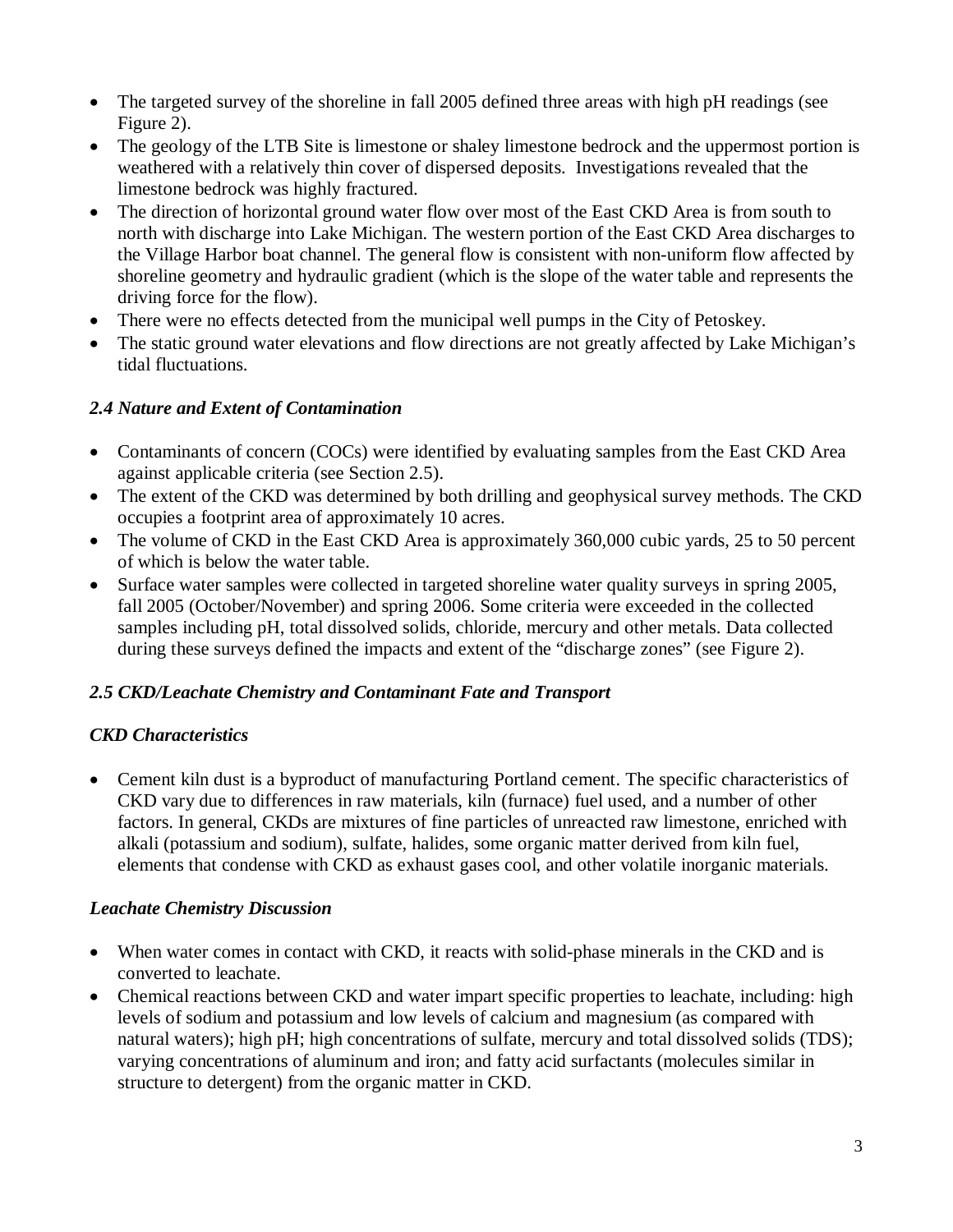## *Potential East CKD Site COCs*

- Table 1 presents the potential East CKD Site COCs in ground water, surface water and/or unconsolidated materials (including non-CKD and CKD) that exceeded Michigan Part 201 Generic Cleanup Criteria.
- Analytical data for surface water samples were compared to potentially applicable Michigan Part  $31<sup>1</sup>$  $31<sup>1</sup>$  $31<sup>1</sup>$  surface water criteria.

| Residential Drinking Water Criteria          | chloride, nitrogen (total), pH, TDS, sulfate,<br>aluminum, antimony, arsenic, iron, lead,<br>manganese, nickel, selenium, sodium, vanadium |  |
|----------------------------------------------|--------------------------------------------------------------------------------------------------------------------------------------------|--|
| Groundwater Surface Water Interface Criteria | chloride, ammonia, pH, TDS, antimony,<br>chromium, copper, lead, mercury, nickel,<br>selenium, silver, vanadium                            |  |

#### Groundwater (monitoring well samples):

#### Unconsolidated Materials (non-CKD and CKD):

| Drinking Water Protection Criteria                         | nitrogen (total), sulfate, aluminum, antimony,<br>arsenic, chromium, iron, lead, magnesium,<br>thallium |
|------------------------------------------------------------|---------------------------------------------------------------------------------------------------------|
| Groundwater Surface Water Interface Protection<br>Criteria | ammonia, chromium, copper, mercury, selenium,<br>silver, thallium, zinc                                 |
| Direct Contact Criteria                                    | chloride, arsenic, lead                                                                                 |

#### Surface Water:

| Surface Water Human Cancer and Non-Cancer<br>Drinking and Non-Drinking Water Criteria | Chloride, pH, TDS, antimony, mercury  |
|---------------------------------------------------------------------------------------|---------------------------------------|
| Final Chronic and Acute, Aquatic Maximum and                                          | Chloride, pH, TDS, mercury, selenium, |
| Wildlife Values                                                                       | vanadium, zinc                        |

#### **Table 1. Criteria exceeded by potential Site COCs in ground water, surface water and/or unconsolidated materials (including non-CKD and CKD) (from the RI Report, pp. 109-110).**

#### *Potential Routes of Migration*

 $\overline{\phantom{a}}$ 

- Potential COCs might be released from the CKD pile through leaching by infiltration of surface water or ground water, or from a breach of cover soils. These potential COCs can then migrate along exposure pathways as ground water (i.e., water in the saturated zone), leachate (i.e., water reaching the surface through the unsaturated zone), particulates transported as a solid (as in slope failure), suspended sediment in runoff, or as airborne particulate.
- All of the potential East CKD Site COCs identified are inorganic and are not subject to biodegradation, with the possible exception of ammonia. Many of the COCs are subject to changes in oxidation states (they are able to react with other chemicals), or may react in precipitation (when a chemical comes out of solution as a solid) or adsorption reactions (when a chemical adheres or sticks onto the surface of a particle).

<span id="page-3-0"></span><sup>&</sup>lt;sup>1</sup> For background information on Michigan Part 31 see[: http://www.michigan.gov/documents/deq/deq-ess-p2tas](http://www.michigan.gov/documents/deq/deq-ess-p2tas-waterguidance-Part31ofNREPA_209536_7.pdf)[waterguidance-Part31ofNREPA\\_209536\\_7.pdf](http://www.michigan.gov/documents/deq/deq-ess-p2tas-waterguidance-Part31ofNREPA_209536_7.pdf)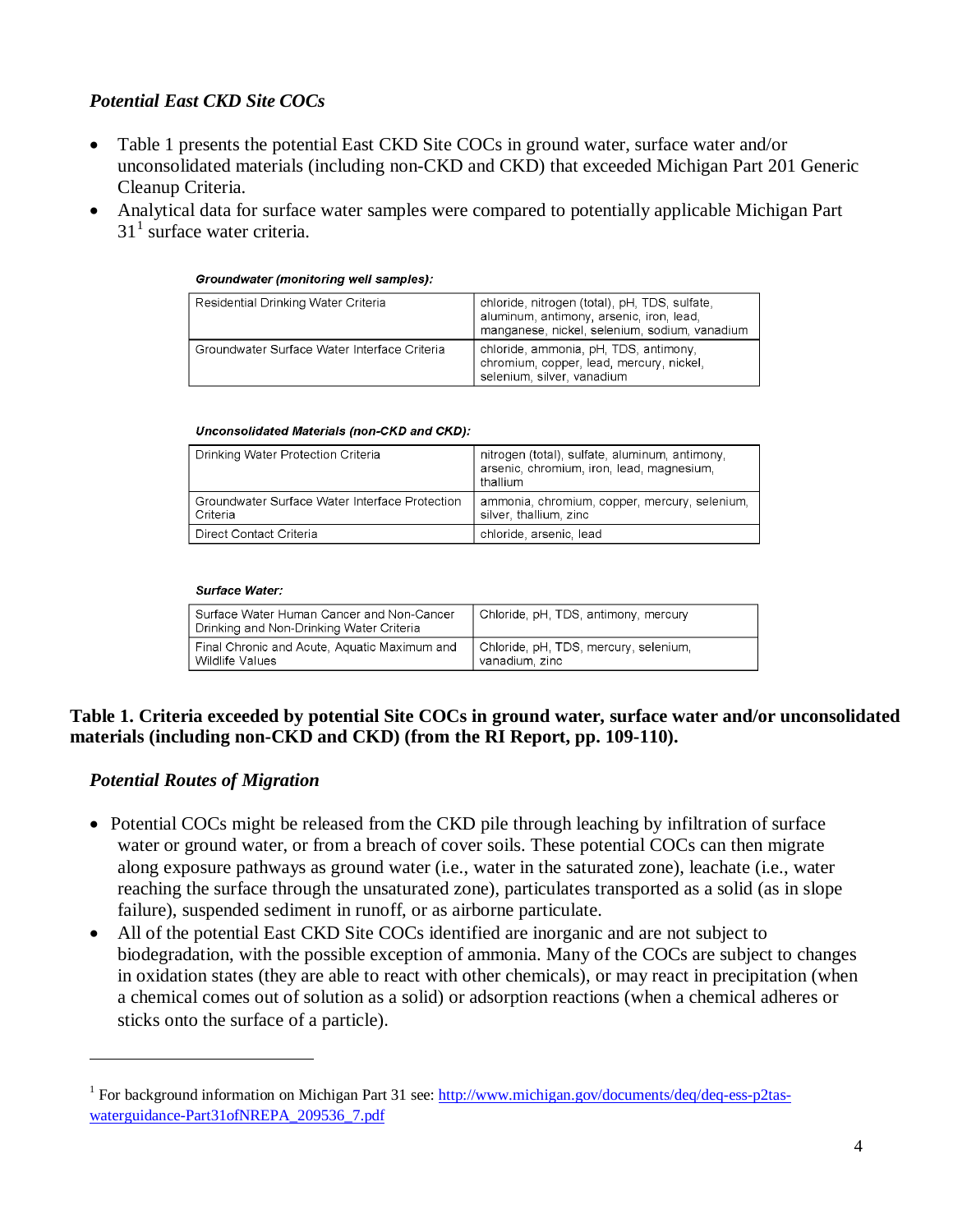The migration of the potential East CKD Site COCs is controlled by a number of factors. Movement of leachate/ground water is likely the predominant migration mechanism, but will only be significant in areas of downward or lateral gradients. Lake Michigan is the regional ground water discharge area for the aquifer beneath the East CKD Site.

# *2.6 Baseline Risk Assessment*

- The potential risks to human health posed by the contaminants are evaluated in this section.
- The conclusion from the evaluation is that "other than pH there appears to be no significant risk uniquely associated with plausible exposures to any of the parameters evaluated under conservative assumptions." This finding is consistent with the findings of the Federal Agency for Toxic Substances and Disease Registry (ATSDR) and the Michigan Department of Community Health (MDCH) Consultation, which evaluated the CKD leachate release at the East CKD Area.<sup>[2](#page-4-0)</sup>
- Surface water is not used currently nor anticipated to be used as a source for drinking water, and the risk to fish consumers would not be significantly reduced even if release of persistent bioaccumulative toxins (PBTs), such as mercury from CKD, were eliminated because of their low flux relative to the larger source of PBTs in the Great Lakes from airborne deposition.

# *2.7 RI Report Summary and Conclusions*

- An Interim Leachate Recovery System (ILRS) for the East CKD Area was designed and constructed, and is in operation as required by the AOC. Effectiveness monitoring showed the East CKD Area ILRS to be effective in that no pH values greater than pH 9 were measured in 2007. Higher pH measurements were monitored east of the CLCS in April 2008, and were attributed to snowmelt and rainfall infiltration, but this was prior to the installation of the cover system.
- The mechanisms of migration have also been defined and preferred ground water pathways have been identified. In addition, aquifer characteristics were determined, allowing CMS to evaluate feasibility and engineering requirements to allow selection of appropriate remedial actions.

# **Section 3. The AE Report**

# *3.1 AE Report Background*

- The AE Report evaluates and compares possible remedial action alternatives for the East CKD portion of the LTB CKD Release Site. The alternatives range in technical feasibility and cost and provide a range of protection for human health and the environment.
- The AE Report describes the remedial action alternatives, the extent of affected media, and criteria used to determine which remedial alternative will be most effective at the East CKD Site.

# *Interim Response (IR) Activities*

 $\overline{a}$ 

• Leachate Migration Controls include: installation of Central and West Leachate Collection Systems (CLCS, WLCS), and a ground water flow slurry wall vertical barrier downgradient of WLCS, which have been operational since November 15, 2006; and the construction of upgradient

<span id="page-4-0"></span><sup>2</sup> Results were published in *Health Consultation, Bay Harbor Cement Kiln Dust Seep Discharge, Bay Harbor, Emmet County, Michigan (ATSDR, 2005).*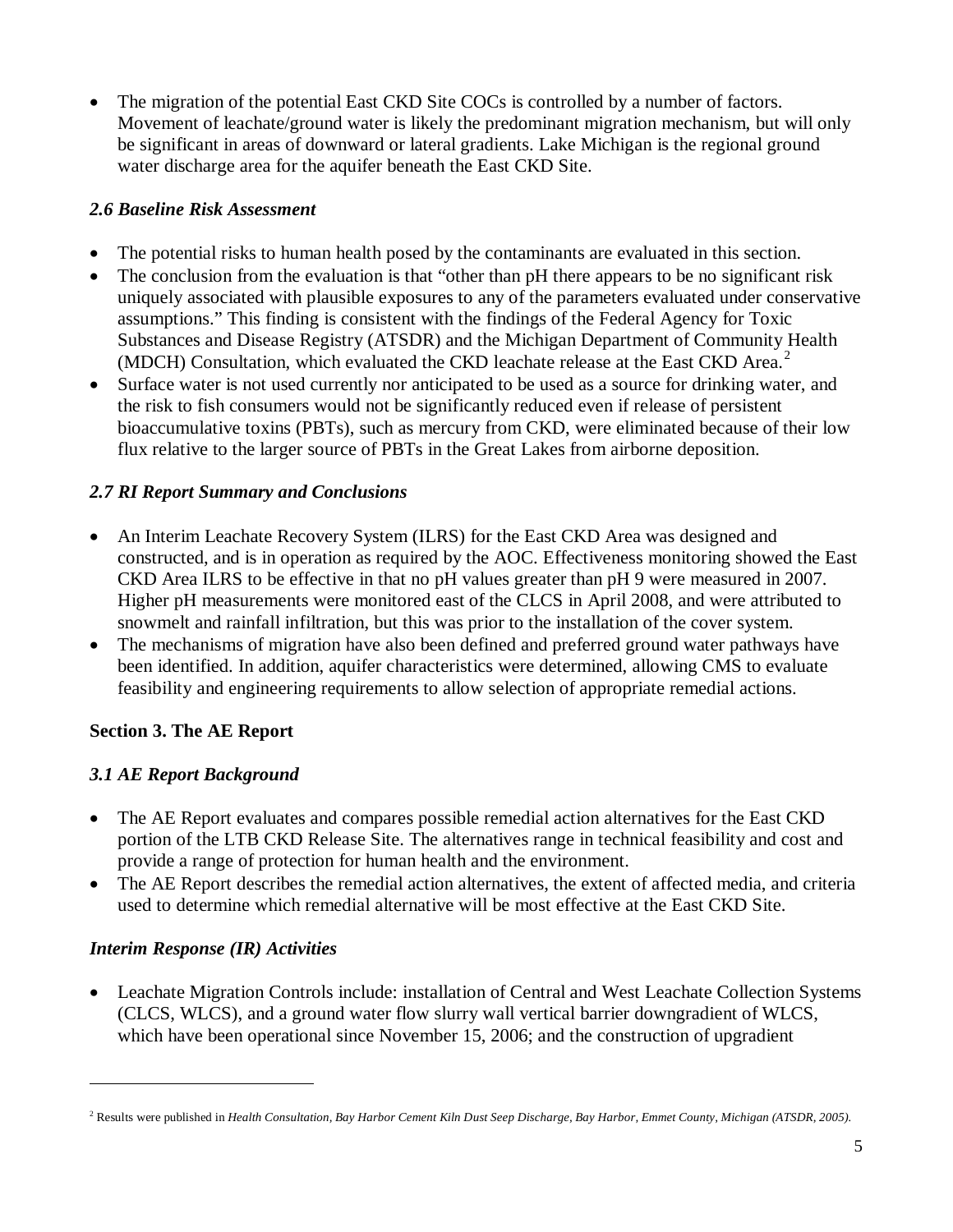diversion wells and forcemain (discharge pipeline of a pumping station), constructed in 2008 and 2009.

• Leachate Generation Controls include: CKD excavation of the eastern portion bottleneck (see Figure 1) and consolidation above the water table in the western area of the East CKD Site, completed September 2006; construction of the west cover system in 2007, and the east cover system in 2008; construction of storm sewer system improvements from 2006 to 2008; and construction of upgradient diversion wells and forcemain in 2008 and 2009.

# *Effectiveness of IR Actions*

The effectiveness of the IR actions at protecting human health and the environment is evaluated through the following three lines of evidence: (1) effectiveness monitoring – lakeshore pH control; (2) mercury flux analysis; and (3) surface water quality data.

- Effectiveness monitoring: with completion of the cover system in 2008, the continued effectiveness of the IR has been demonstrated in 2009. No pH measurements above pH 9 were observed on the lake side of the WLCS or CLCS in 2009.
- Mercury flux analysis: using a modeling approach, calculations were performed using water quality data collected between February and March 2006, prior to IR actions; these calculations were compared to those based on 2008 and 2009 ground water quality data. Mercury flux values have decreased overall since IR activities.
- Surface water quality: samples were collected between January and May 2006, prior to IR actions; these samples were compared to those after the leachate collection system (WLCS and CLCS) was operational. Potassium was used as a representative parameter as well as pH, aluminum, vanadium and mercury. All the parameters measured decreased substantially after IR activities.

In summary, the AE Report states that the IR actions appear to be effectively mitigating all parameters evaluated.

# *East CKD Site Conceptual Model*

The East CKD conceptual Site model was developed and refined based on investigation activities and also from IR activity analysis and effectiveness monitoring. The model considers CKD location, geology, hydrogeology, surface water, leachate generation from infiltration, saturated CKD (where ground water contacts CKD), interflow from perched ground water (ground water separated from the main body of ground water by an unsaturated zone) upgradient of the CKD Area, ground water flow, leachate migration and COCs.

## *3.2 Identification and Screening of Technologies: Introduction, Remedial Action Objectives and ARARs, General Response Actions, Identification and Screening of Technology Types and Process Options*

A broad range of remedial technologies were screened, combined into alternatives and evaluated. Remedial Action Objectives (RAOs) are the basis for evaluating possible remedial technologies and remedial action alternatives. Further response activities are required to integrate the IR actions as appropriate and ensure adequate financial resources. RAOs for the East CKD Area consider current and potential future risk and comply with Applicable or Relevant and Appropriate Requirements (ARARs) and are: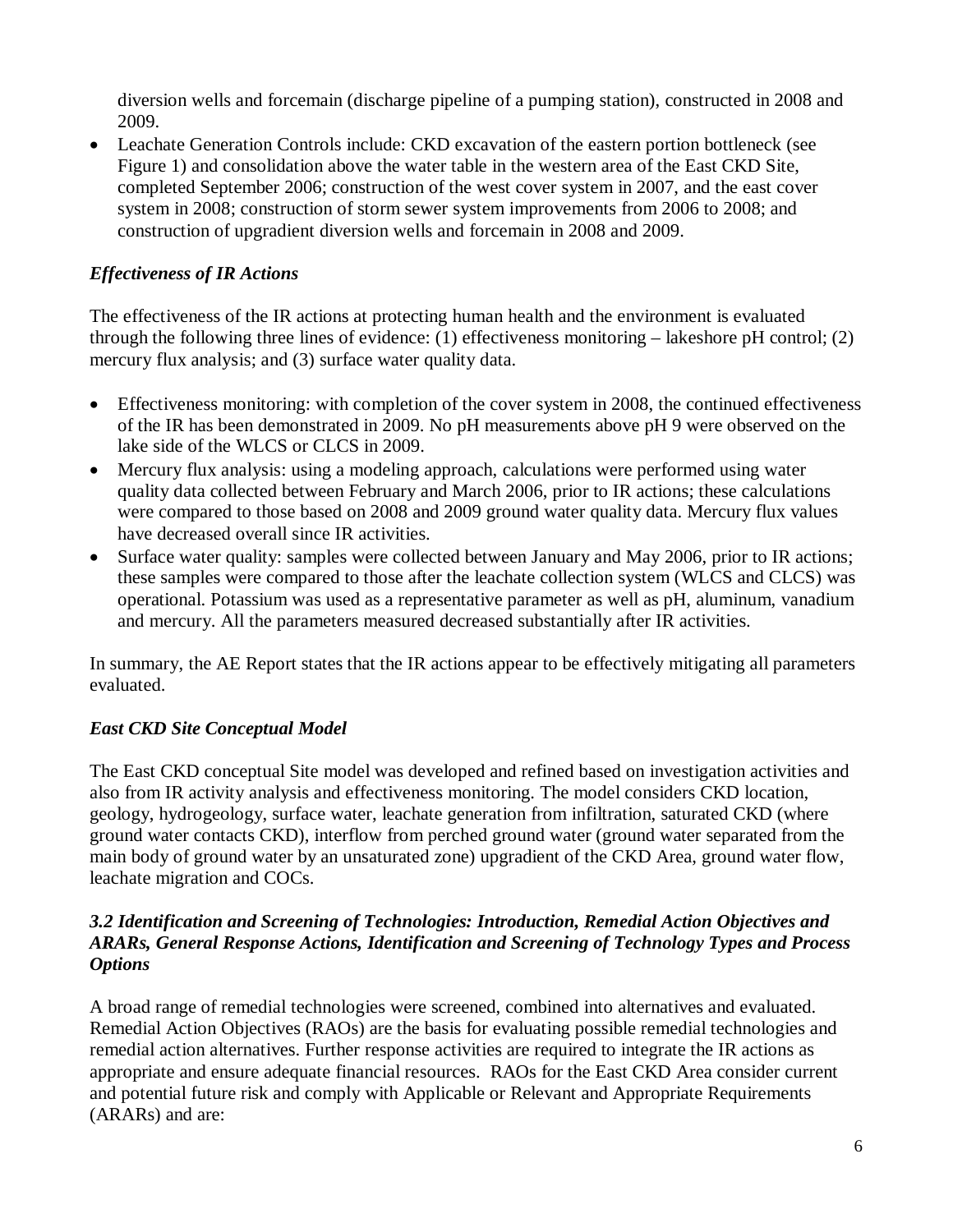- Protection of human health by reducing exposure to soil, ground water, and surface water exceeding water quality standards.
- Protection of the environment by minimizing leachate migration.

# *Contaminants of Concern*

RAOs were established (either using state or federal standards, whichever is more stringent) for soil/CKD, ground water, surface water and site-specific COCs. The State of Michigan Part 201 Rules have been identified as the most stringent ARARs for both CKD leachate and surface water impacted by ground water venting. The following COCs have been identified for source materials at the East CKD Site:

- *Soil:* chloride and arsenic.
- *Ground Water*: chloride, percent ammonia that will become NH<sub>3</sub> in surface water, pH, total dissolved solids (TDS), sulfate, and metals, including aluminum, antimony, arsenic, chromium, copper, iron, lead, manganese, mercury, selenium, sodium, and vanadium.

In accordance with U.S. EPA guidance, three criteria are used to screen technologies and process options: effectiveness, implementability, and cost. The evaluation of effectiveness incorporates short and long term impacts to the East CKD Site and is based on the following factors: (1) the ability of a process option to address the COCs at the Site; (2) the ability of the process option to function under the conditions specific to the Site; and (3) the potential for adverse impacts to occur during implementation of the process option. The East CKD Site-specific response actions that were screened and evaluated were as follows:

# *Soil (CKD)*

- No action (retained as a control).
- Institutional controls (retained and includes land development and use restrictions, i.e., proposed continued use as a park).
- Excavation with off-site disposal (retained because it is a commonly used response action, meets RAOs; the most viable option).
- Excavation and reuse, and excavation and off-site treatment (not retained because of the anticipated implementability and effectiveness challenges associated with these technologies).
- Containment and isolation by containment cell construction, horizontal barriers (flexible membrane liner), vertical barriers and consolidation (retained as most viable option).
- Dynamic compaction (not retained because the acceptance of this technology by neighboring property owners is questionable due to ground vibrations and noise pollution).

# *Leachate and CKD-Impacted Ground Water*

- No action (retained as a control).
- Institutional controls (retained and include prohibition of ground water used as drinking water).
- Collection/removal by extraction wells or collection trenches (retained because these are demonstrated technologies effective at controlling ground water migration and are capable of collecting large volumes of water).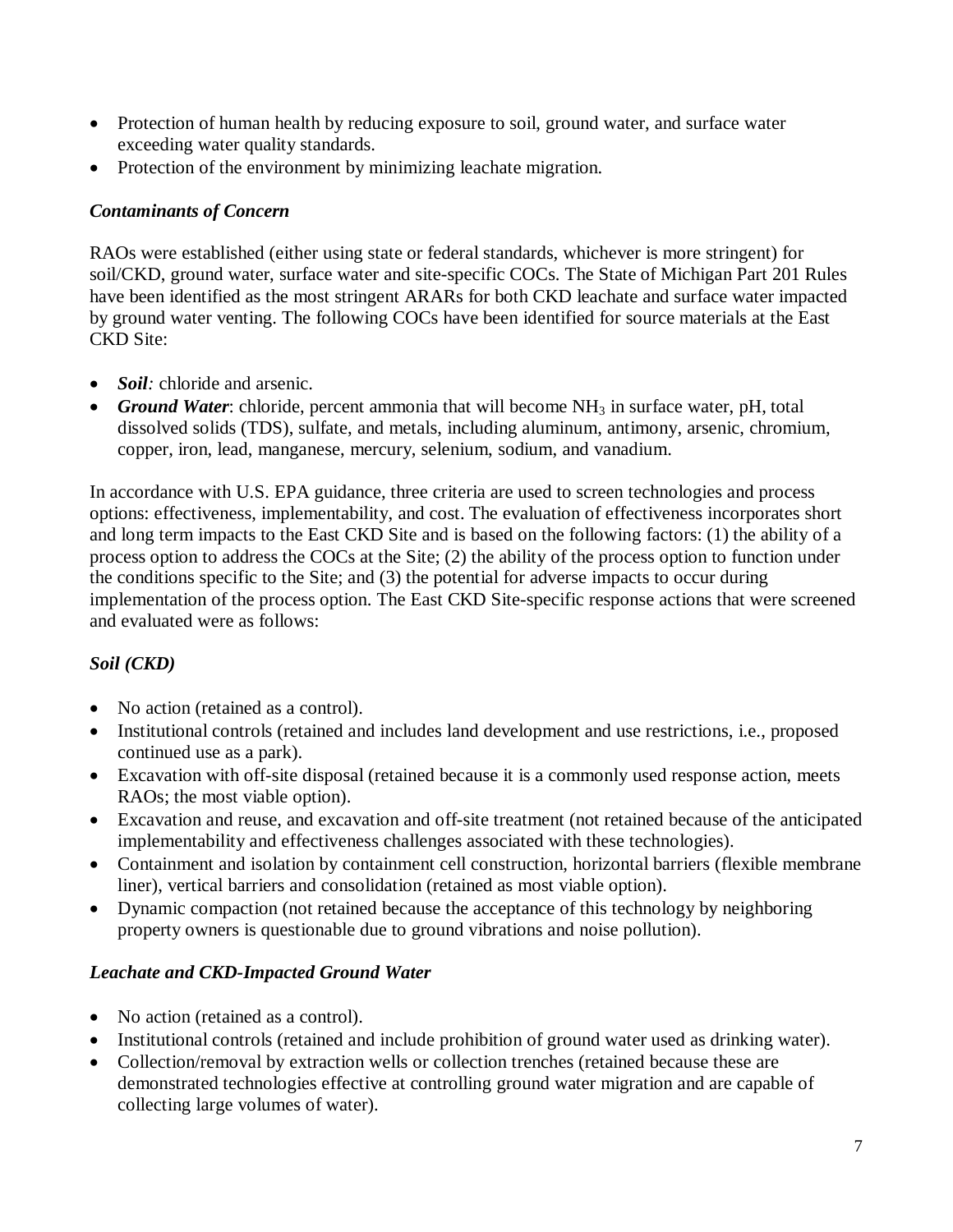- Containment and isolation using upgradient extraction wells (retained because it is potentially effective in minimizing ground water flow through the contaminated media and can be used to collect a large volume of water in order to contain the ground water at the East CKD Site).
- Slurry wall/grout injection (retained because it can be effective at limiting migration of ground water containing chemical compounds; effective if used in conjunction with leachate collection processes).
- Downgradient hydraulic containment using an infiltration gallery (retained because it reduces ground water gradient through contaminated media and provides localized barrier to transmission of upgradient ground water).
- Horizontal barriers (retained for screening of remedial technologies for CKD-impacted ground water, particularly as horizontal barriers were retained for CKD).
- On-site treatment of ground water by the physical/chemical treatment of neutralization (retained because it has demonstrated effectiveness in treating high pH waters).
- Monitored natural attenuation (retained although targeted shoreline surveys show it is not effective alone).

## *Leachate Management Response Actions*

Any final remedial alternatives that will include leachate collection will also require collection and disposal of water as a long term remedy component.

- On-site treatment at a wastewater treatment facility with discharge to surface water via a new National Pollutant Discharge Elimination System (NPDES) permit.
- On-site pretreatment and disposal to an off-site Publicly Owned Treatment Works (POTW) for treatment and discharge to surface water via an existing NPDES permit.
- Off-site disposal using deep well injection.
- On-site disposal at a deep well was included in the screening of process options at MDEQ's request.
- Off-site land application of collected leachate.
- Evaporation of leachate using an off-site evaporation pond.

The retained technology types and process options were combined and assembled into alternatives and evaluated and screened.

## *Sections 3.3-3.4 Development and Screening of Alternatives. Detailed Analysis of Alternatives: Introduction, Individual Analysis of Alternatives, Comparative Analysis*

The alternatives address all affected media. The alternatives were screened on the basis of short term and long term effectiveness.

## *Alternative 1: No Action*

• This was considered as a baseline for comparison of other remedial actions.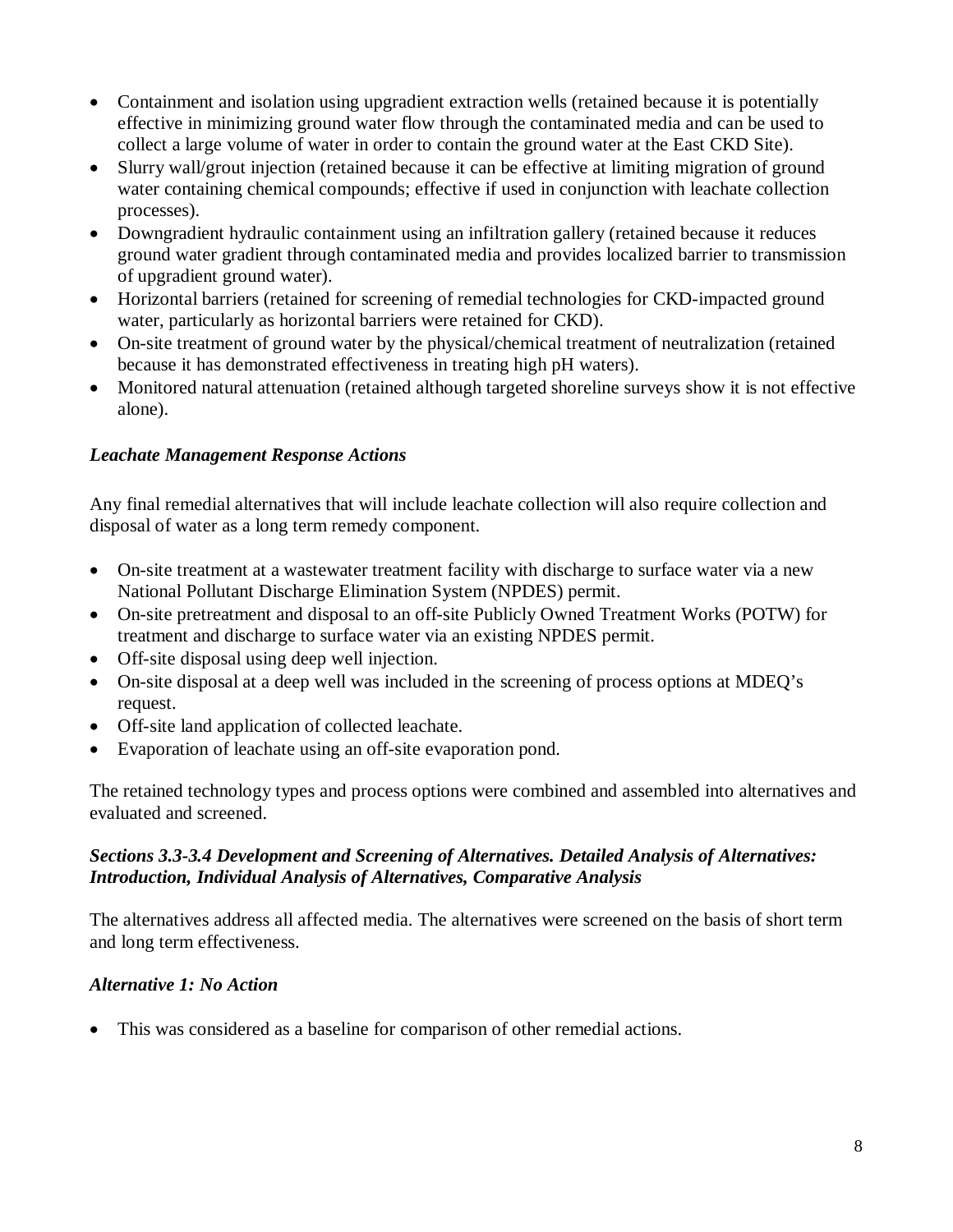# *Alternative 2: Existing IR Actions and Diversion*

- This consists of on-site CKD consolidation, compaction and contouring; the incorporation of an impermeable cover system; active leachate migration control (including leachate collection, and a vertical barrier); natural attenuation; ground water diversion; treatment and disposal of leachate; institutional controls; and upgradient ground water diversion wells.
- This alternative is representative of existing IR actions with the addition of upgradient ground water diversion wells.
- Institutional controls provide community protection in the form of ground water use restrictions and engineered cover maintenance.
- The total cost for this alternative, including long term operation and maintenance  $(O\&M)$  costs, is \$26 million.

# *Alternative 2a: Existing IR Actions*

- This consists of on-site CKD consolidation, compaction and contouring; the incorporation of an impermeable cover system; active leachate migration control (using beach collection drains); treatment and disposal of leachate; natural attenuation; and institutional controls (excludes upgradient ground water diversion).
- This alternative is identical to Alternative 2 except that upgradient ground water diversion wells are not included in this alternative. This alternative is representative of existing East CKD Area IR conditions. Existing IR actions include installation of the WLCS and CLCS, installation of the slurry wall vertical barrier downgradient of WLCS, excavation of CKD from the bottleneck area, an upgradient interflow collection drain, and an impermeable cover system.
- The total cost for this alternative, including long term O&M costs, is \$30 million.

## *Alternative 3: Existing IR Actions without Leachate Collection with In Situ Treatment of Ground Water and Institutional Controls*

- This consists of CKD consolidation, compaction and contouring; the incorporation of an impermeable cover system; on-site treatment of leachate migrating toward Lake Michigan; and institutional controls. There would be no collection of leachate. The on-site treatment would include injection of carbon dioxide through a gas-diffusion line in a shallow ground water sparging system, constructed similar to the collection trench. This would neutralize the ground water and correct the high pH with minimal precipitation.
- This alternative integrates the IR actions, in that the leachate collection systems installed were designed to accommodate sparging systems, should that be a preferred alternative.
- The institutional controls for this alternative are the same as those described for Alternative 2.
- The total cost for this alternative, including long term O&M costs, is \$21 million.

## *Alternative 4: CKD Removal*

- This consists of removal of CKD entirely from the East CKD Site, and backfilling of these areas with clean soil. This alternative uses none of the IR actions at the East CKD Site and is therefore inconsistent with the AOC. It is expected to take two construction seasons and will increase the flux of COCs to the lake for one full construction season.
- The total cost for this alternative, including long term O&M costs, is \$78 million.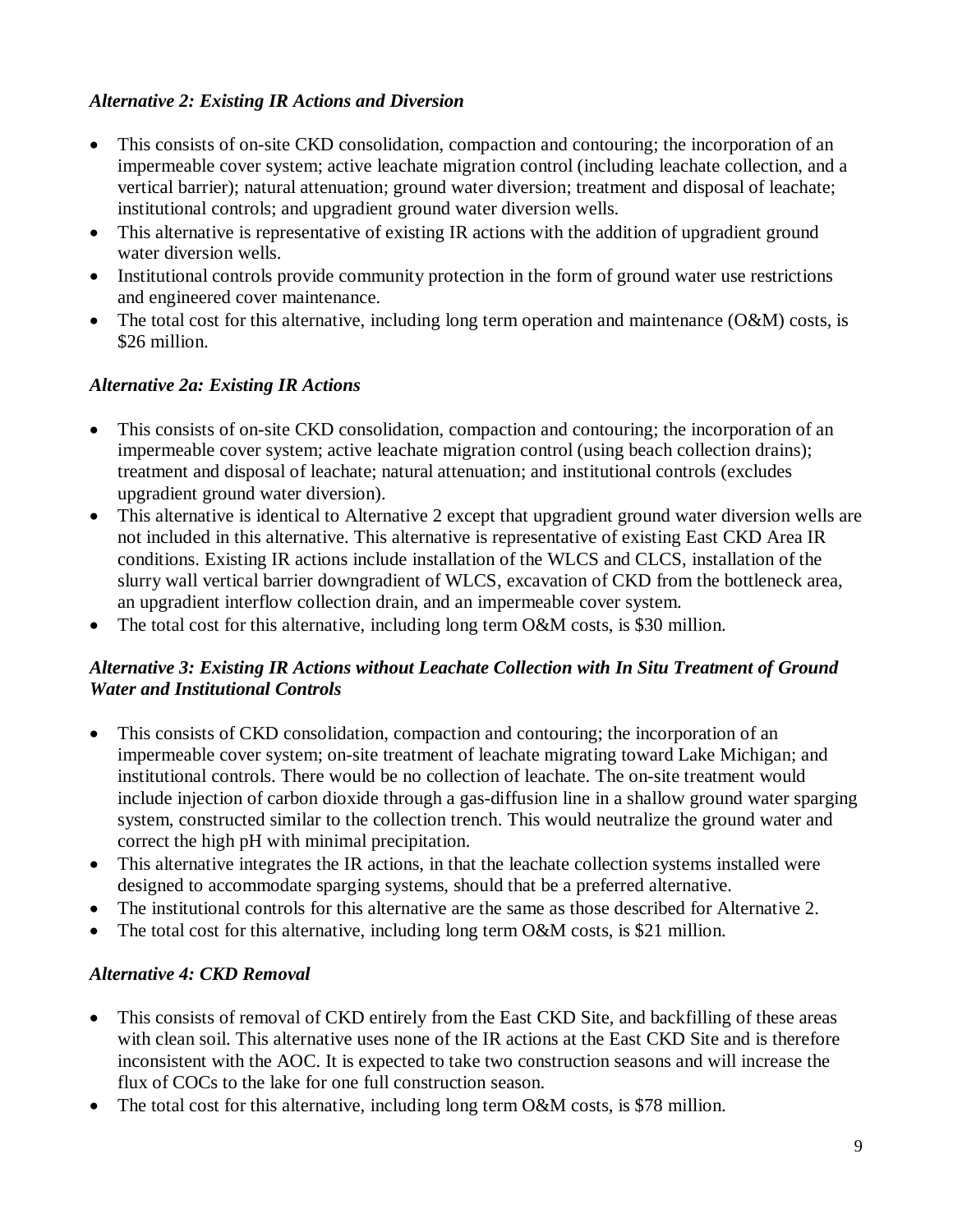## *Alternative 4a: On-Site Containment Cell*

- This alternative consists of removal of CKD from the entirety of the East CKD Site, placing imported clean backfill below the ground water table, constructing an on-site containment cell within the existing CKD footprint, relocating CKD to the on-site containment cell, constructing a cover system, and restoring the existing park with modified grades.
- This alternative is expected to take three construction seasons to complete. The institutional controls for this alternative are the same as those described for Alternative 4.
- This alternative uses none of the IR actions installed at the East CKD Site and, in fact, removes all of them and is therefore inconsistent with the AOC.
- This remedy will dramatically increase the flux of these parameters to the lake for at least one full construction season.
- The total cost for this alternative, including long term O&M costs, is \$78 million.

## *Detailed Analysis of Alternatives*

Detailed analysis of the retained alternatives was done against a set of nine evaluation criteria identified in the NCP<sup>[3](#page-9-0)</sup>; this analysis was used as a basis to compare the relative advantages and disadvantages of each alternative. The criteria include:

- 1. Protection of human health and the environment.
- 2. Compliance with ARARs (chemical-, action- and location-specific ARARs and other advisories).
- 3. Long term effectiveness (remaining risk, effectiveness of controls).
- 4. Reduction of toxicity, mobility, and volume (through treatment, remaining contaminants after treatment).
- 5. Short term effectiveness (protection of community and workers during remedial action, environmental impacts, time to complete remedial actions).
- 6. Implementability (reliability, availability of off-site treatment, equipment, technologies).
- 7. Cost (capital, operating and maintenance).
- 8. Community acceptance.
- 9. State acceptance.

 $\overline{\phantom{a}}$ 

Criteria included under numbers 1 through 7 and 9 were used in this detailed analysis of alternatives. The overall score is used to rank the alternatives and is developed from individual scores that are based on the ability of the alternative to meet each of the seven criteria. Each of the seven criteria is weighted evenly and a score between 1 and 5 is assigned. A score of 1 is assigned when low achievement of the criterion is expected, 3 when moderate achievement is expected, and 5 when high achievement is expected. The highest achievable overall score is 35. Table 2 includes the score of each alternative.

| <b>Alternative Analyzed</b> | Total<br><b>Points</b> | <b>Comments</b>                                                                             |
|-----------------------------|------------------------|---------------------------------------------------------------------------------------------|
| $1 - No$ Action             | 16                     | Used as a baseline to compare other alternatives.<br>Low achievement of all criteria except |

<span id="page-9-0"></span><sup>3</sup> U.S. EPA, 2003. *Subchapter J – Superfund Emergency Planning, and Community Right-to-Know Programs, Part 300 – Nationwide Oil and Hazardous Substances Pollution Contingency Plan,*[40 CFR Ch. I (7-1-03 Edition)].